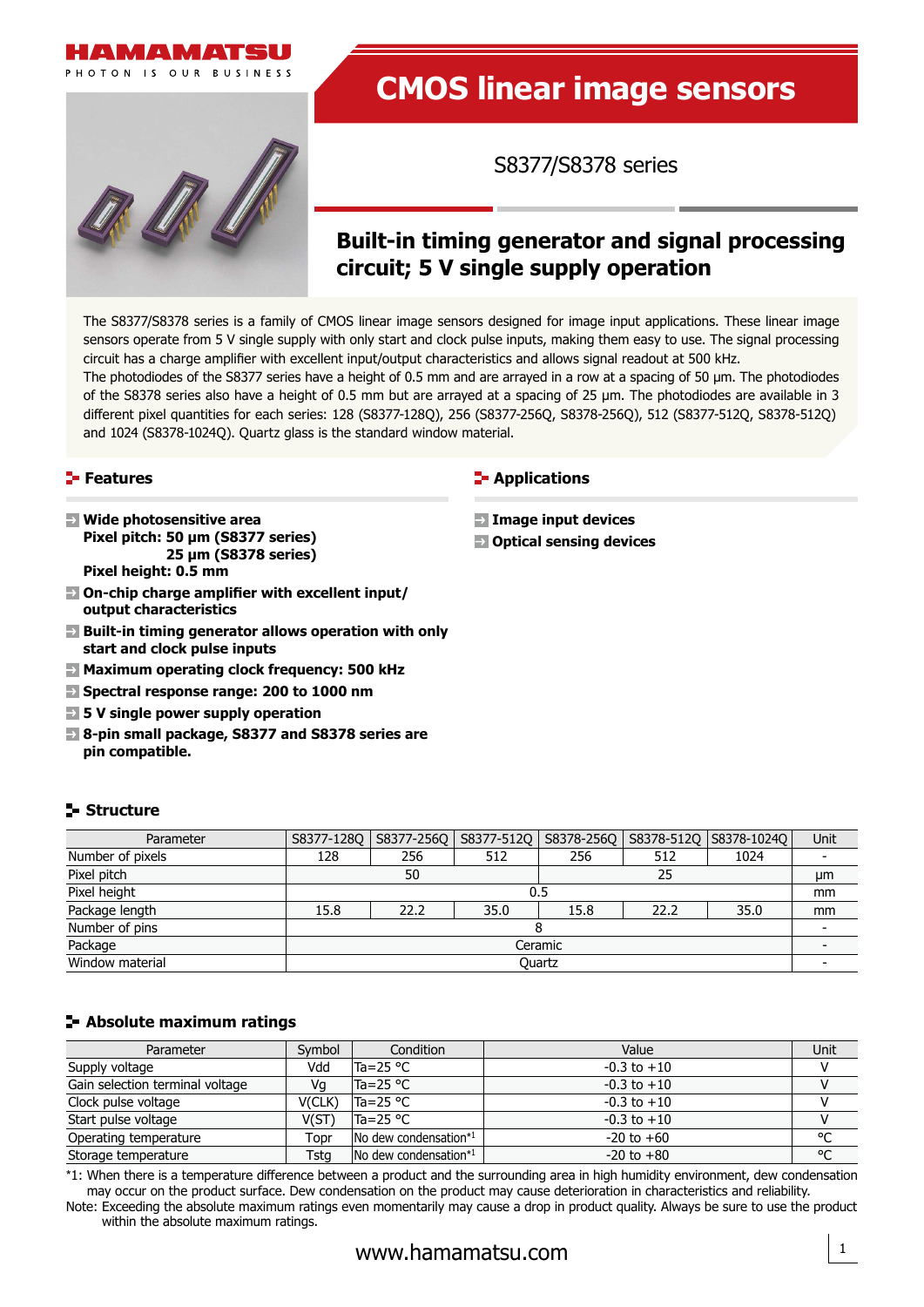#### **Recommended terminal voltage**

| Parameter           |            | Symbol | Min.       | Typ. | Max.         | Unit |
|---------------------|------------|--------|------------|------|--------------|------|
| Supply voltage      |            | Vdd    | 4.75       |      | 5.25         |      |
| Gain selection      | High gain  |        |            |      | 0.4          |      |
| terminal voltage    | Low gain   | Vq     | Vdd - 0.25 | Vdd  | $Vdd + 0.25$ |      |
|                     | High level |        | Vdd - 0.25 | Vdd  | $Vdd + 0.25$ |      |
| Clock pulse voltage | Low level  | V(CLK) |            |      | 0.4          |      |
| Start pulse voltage | High level |        | Vdd - 0.25 | Vdd  | $Vdd + 0.25$ |      |
|                     | Low level  | V(ST)  |            |      | 0.4          |      |

#### **Electrical characterisitics**

| Parameter               | Symbol              | Min.  | Typ.    | Max.  | Unit |
|-------------------------|---------------------|-------|---------|-------|------|
| Clock pulse frequency*2 | ישורי<br><b>ULN</b> | 0.I N |         | 500 k | ٦Ζ   |
| Output impedance        | 20                  |       |         |       | KΩ   |
| Power consumption       |                     |       | <b></b> |       | mW   |

\*2: Ta=25 °C, Vdd=5 V, V(CLK)=V(ST)=5 V, Vg=5 V (low gain)

#### **Electrical and optical characteristics [Ta=25 °C, Vdd=5 V, V(CLK)=V(ST)=5 V]**

| Parameter                     |           |             |                          | S8377 series      |                          |                              | S8378 series             |                          | Unit          |
|-------------------------------|-----------|-------------|--------------------------|-------------------|--------------------------|------------------------------|--------------------------|--------------------------|---------------|
|                               |           | Symbol      | Min.                     | Typ.              | Max.                     | Min.                         | Typ.                     | Max.                     |               |
| Spectral response range       |           | λ           | 200 to 1000              |                   | 200 to 1000              |                              |                          | nm                       |               |
| Peak sensitivity wavelength   |           | λp          | $\overline{\phantom{a}}$ | 500               | $\blacksquare$           | ۳                            | 500                      | $\overline{\phantom{a}}$ | nm            |
| Photosensitivity              | High gain | Sw          | $\overline{\phantom{a}}$ | 22                | $\overline{\phantom{a}}$ | $\overline{\phantom{a}}$     | 22                       |                          | $V/k \cdot s$ |
|                               | Low gain  |             | $\overline{\phantom{a}}$ | 4.4               |                          | ۳                            | 4.4                      |                          |               |
| Dark current                  |           | ID          | $\overline{\phantom{0}}$ | 0.01              | 0.03                     | $\overline{\phantom{0}}$     | 0.01                     | 0.03                     | pA            |
| Saturation charge             |           | Qsat        | -                        | 12.5              |                          | ۳                            | 6.3                      |                          | рC            |
| Feedback capacitance*3        | High gain | Cf          | -                        | $\mathbf{1}$      | $\overline{\phantom{a}}$ | $\overline{\phantom{0}}$     | 0.5                      | $\overline{\phantom{0}}$ |               |
| of charge amplifier           | Low gain  |             | -                        | 5                 | $\overline{\phantom{0}}$ | $\blacksquare$               | 2.5                      | $\overline{\phantom{a}}$ | pF            |
| Dark output voltage*4         | High gain | Vd          | -                        | 1.0               | 3.0                      | $\overline{\phantom{a}}$     | 2.0                      | 6.0                      | mV            |
|                               | Low gain  |             | -                        | 0.2               | 0.6                      | $\qquad \qquad \blacksquare$ | 0.4                      | 1.2                      |               |
|                               | High gain | <b>Vsat</b> | 2.8                      | 3.2               | $\blacksquare$           | 2.8                          | 3.2                      |                          | V             |
| Saturation output voltage     | Low gain  |             | 2.1                      | 2.5               | $\overline{\phantom{a}}$ | 2.1                          | 2.5                      | $\overline{\phantom{a}}$ |               |
| Saturation exposure*5         | High gain | Esat        | $\overline{\phantom{a}}$ | 145               | $\overline{\phantom{a}}$ | $\qquad \qquad \blacksquare$ | 145                      | -                        | $m/x \cdot s$ |
|                               | Low gain  |             | $\blacksquare$           | 570               | $\overline{\phantom{a}}$ | $\overline{\phantom{0}}$     | 570                      | $\overline{\phantom{a}}$ |               |
|                               |           |             | $\overline{\phantom{a}}$ | $0.4 (-128Q)$     | $\overline{a}$           | $\blacksquare$               | $0.9$ (-256Q)            | $\blacksquare$           |               |
|                               | High gain |             | $\overline{\phantom{a}}$ | $0.5(-256Q)$      | $\blacksquare$           | $\overline{\phantom{a}}$     | $1.3(-512Q)$             | $\overline{a}$           |               |
|                               |           | Nread       | -                        | $0.8(-512Q)$      | $\blacksquare$           | $\blacksquare$               | $2.1(-1024Q)$            | $\overline{\phantom{0}}$ |               |
| Readout noise                 |           |             |                          | $0.1(-128Q)$      | $\overline{\phantom{a}}$ | $\overline{\phantom{a}}$     | $0.2$ (-256Q)            |                          | mV rms        |
|                               | Low gain  |             | $\blacksquare$           | $0.15(-256Q)$     | $\blacksquare$           | ۳                            | $0.3$ ( $-512Q$ )        | $\overline{\phantom{a}}$ |               |
|                               |           |             |                          | $0.2$ ( $-512Q$ ) | $\overline{\phantom{a}}$ | ٠                            | $0.4$ ( $-1024Q$ )       | $\overline{\phantom{a}}$ |               |
| Output offset voltage         |           | Voffset     | 0.8                      | 1.0               | 1.2                      | 0.8                          | 1.0                      | 1.2                      | V             |
| Photoresponse nonuniformity*6 |           | <b>PRNU</b> | -                        | -                 | ±3                       | $\overline{\phantom{a}}$     | $\overline{\phantom{0}}$ | ±3                       | $\frac{0}{0}$ |

\*3: Vg=5 V (low gain), Vg=0 V (high gain)

\*4: Integration time=100 ms

\*5: Measured with a tungsten lamp of 2856 K

\*6: Photoresponse nonuniformity (PRNU) is the output nonuniformity that occurs when the entire photosensitive area is uniformly illuminated by light which is 50% of the saturation exposure level. PRNU is defined as follows: PRNU=  $\Delta$ X/X × 100 [%]

X: average output of all pixels, ∆X: difference between X and maximum or minimum output

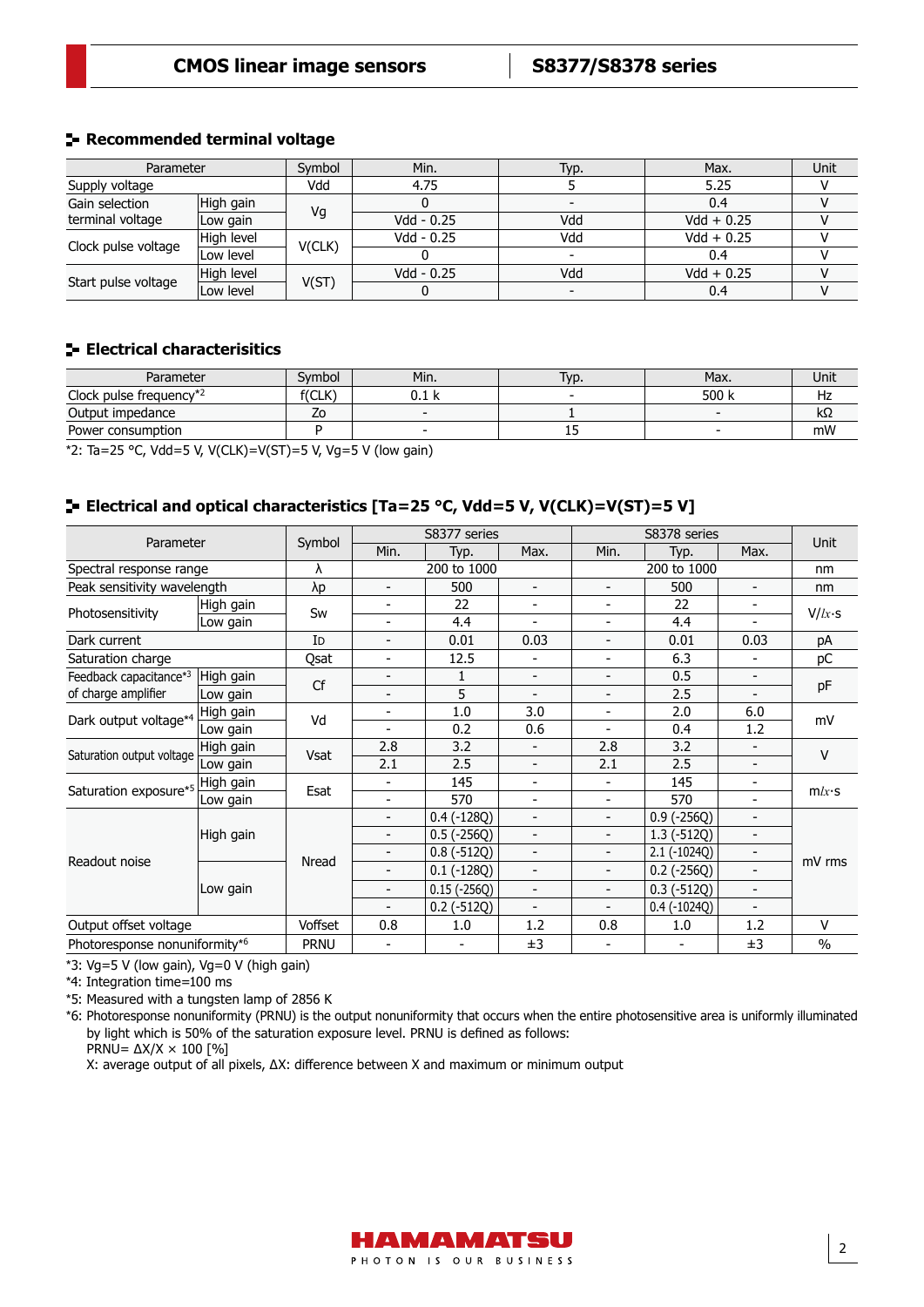#### **F** Spectral response (typical example)



KMPDB0213EC

#### **Block diagram**



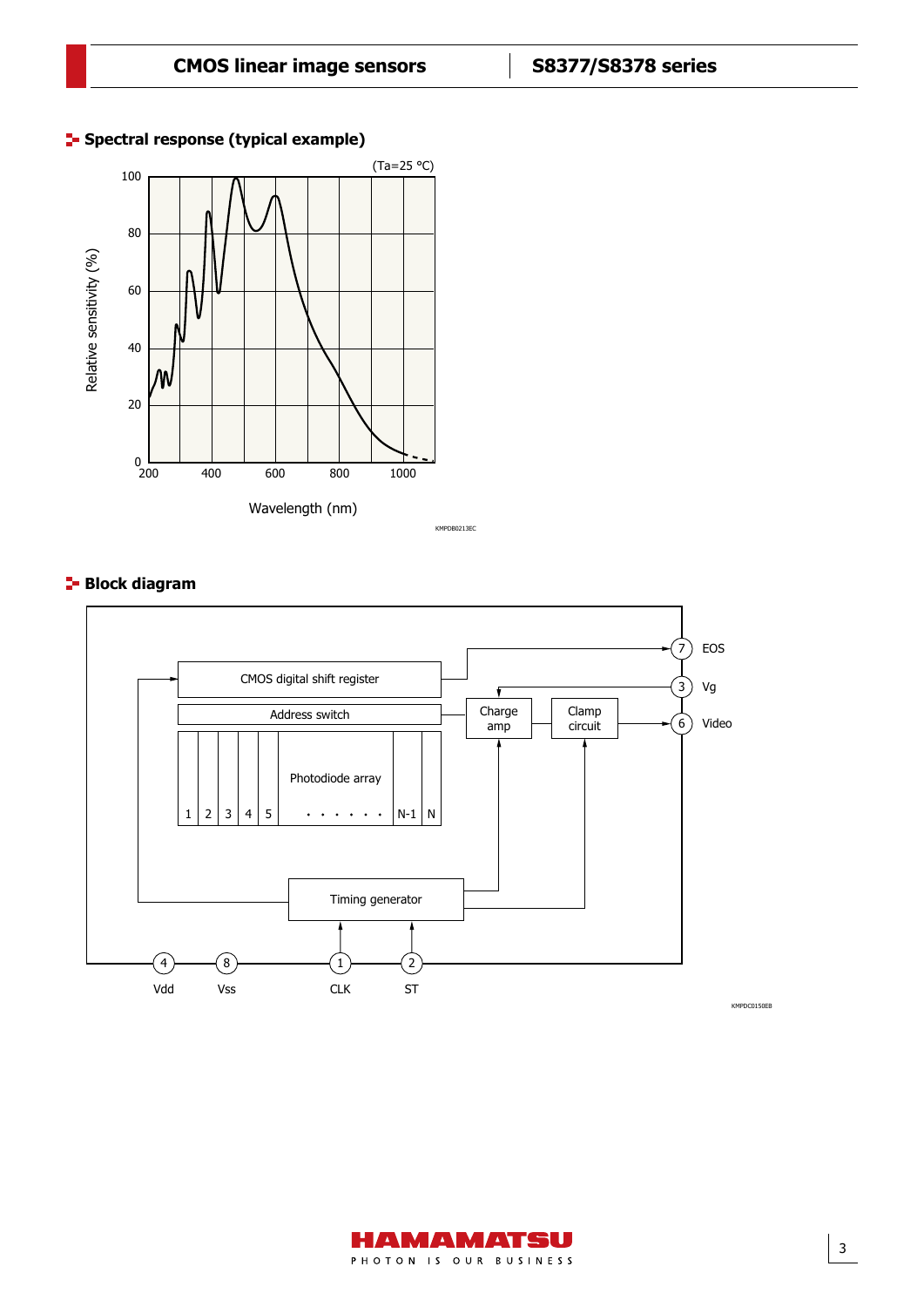### **T**- Timing chart



| Parameter                       | Symbol                | Min.                                   | Typ. | Max. | Unit |
|---------------------------------|-----------------------|----------------------------------------|------|------|------|
| Start pulse width interval      | tpi(ST)               | $1/f \times$<br>(number of pixels + 2) |      |      |      |
|                                 |                       |                                        |      |      |      |
| Start pulse rise and fall times | $tr(ST)$ , $tf(ST)$   |                                        | 20   | 30   | ns   |
| Clock pulse width               | tpw(CLK)              | $1000$ ns                              |      | 5 ms |      |
| Clock pulse rise and fall times | $tr(CLK)$ , $tf(CLK)$ |                                        | 20   | 30   | ns   |
| Clock pulse-start pulse timing  | t(CLK-ST)             | 400 ns                                 |      | 5 ms |      |
| Video delay time 1              | tvd1                  | 200                                    | 300  | 400  | ns   |
| Video delay time 2              | tvd2                  | 50                                     | 150  | 250  | ns   |

Note: The CLK pulse should be set from high to low just once when the ST pulse is low. The internal shift register starts operating at this timming.

Integration time is determined by the interval between the CLK falling edge during the Low period of a start pulse and the CLK falling edge during the Low period of the next start pulse. However, since the charge integration of each pixel is carried out between the signal readout of that pixel and the next signal readout of the same pixel, the start time of charge integration differs depending on each pixel. In addition, the next start pulse cannot be input until signal readout from all pixels is completed.



4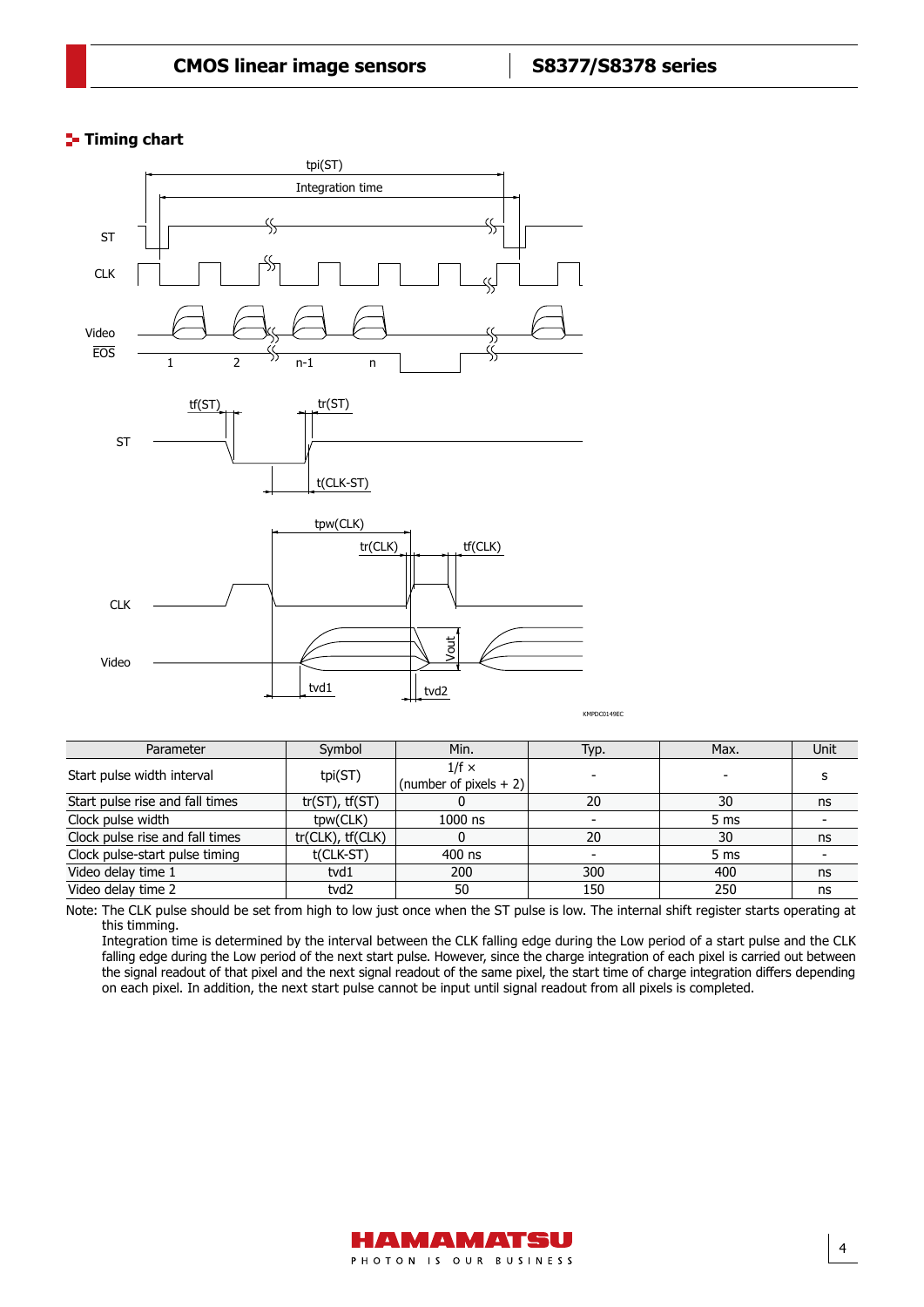# **Dimensional outlines (unit: mm)** Dimensional outline (S8377-128Q, S8378-256Q, unit: mm)



#### S8377-256Q, S8378-512Q





\* Distance from upper surface of window to photosensitive surface

KMPDA0151ED

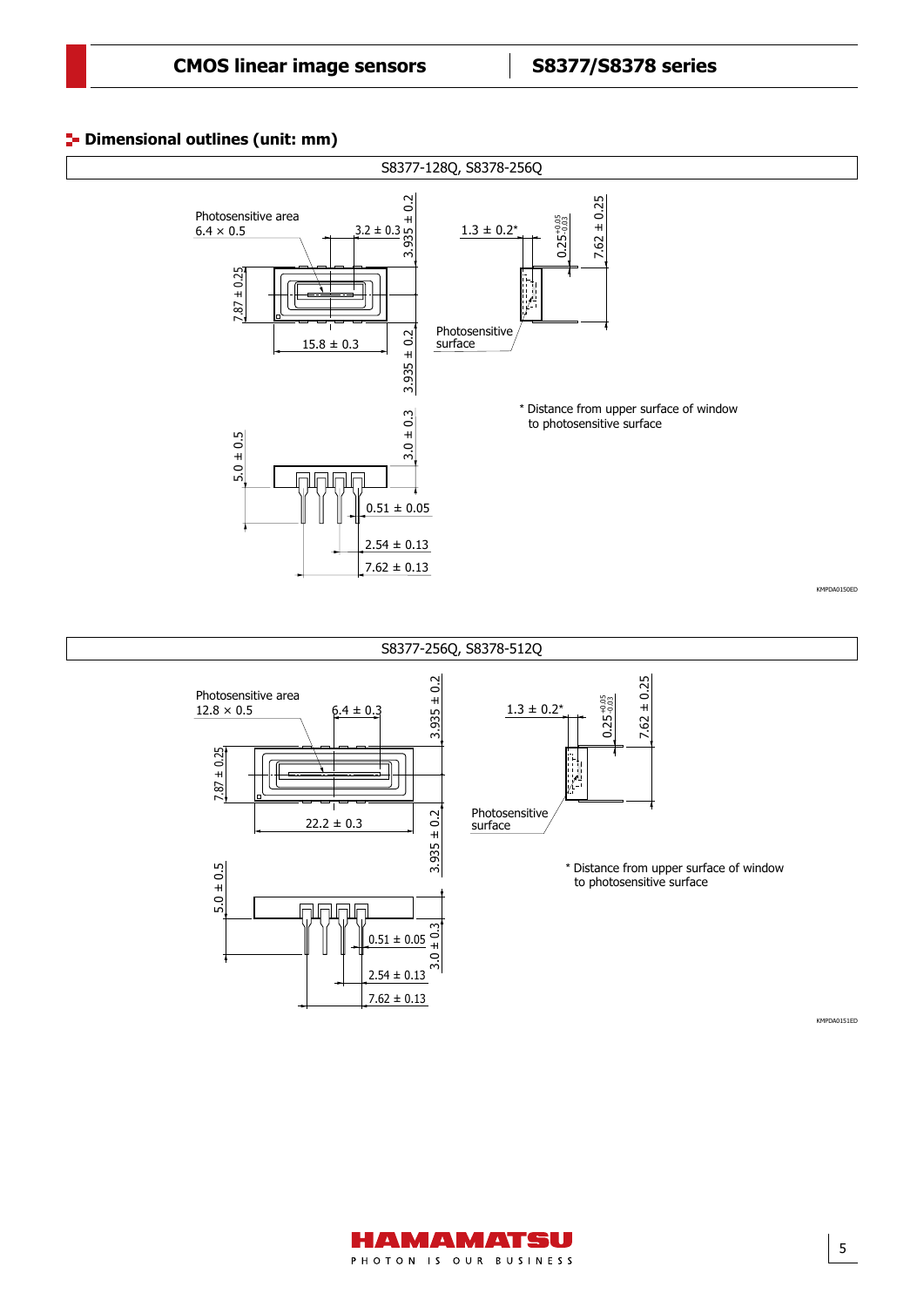

### **Pin connections**

| Pin no. | Symbol     | Name of pin    | <b>Function</b>                                                                                                                                                                                                                       |
|---------|------------|----------------|---------------------------------------------------------------------------------------------------------------------------------------------------------------------------------------------------------------------------------------|
|         | <b>CLK</b> | Clock pulse    | Pulse input to operate the shift register. The readout time (data rate) equals the<br>clock pulse frequency.                                                                                                                          |
|         | ST         | Start pulse    | Starts the shift register operation. Integration time is determined by the interval<br>between the CLK falling edge during the Low period of a start pulse and the CLK<br>falling edge during the Low period of the next start pulse. |
|         | Vq         |                | Gain selection voltage Input of 5 V selects "Low gain" and 0 V selects "High gain".                                                                                                                                                   |
|         | Vdd        | Supply voltage | $ 5 V$ typ.                                                                                                                                                                                                                           |
|         | NC.        | No connection  | Open                                                                                                                                                                                                                                  |
| h       | Video      | Video signal*7 | Signal output. Positive-going signal from output offset voltage                                                                                                                                                                       |
|         | <b>EOS</b> | End of scan    | Negative-going signal output obtained at a timing following the last pixel scan                                                                                                                                                       |
| 8       | Vss        | <b>GND</b>     |                                                                                                                                                                                                                                       |

\*7: Connect a buffer amplifier for impedance conversion to the video output terminal so as to minimize the current flow. As the buffer amplifier, use a high input impedance operational amplifier with JFET or CMOS input. Note: Leave the "NC" terminals open and do not connect them to GND.

| $CLK$ $1$        |                | 8 <sup>1</sup> | Vss         |
|------------------|----------------|----------------|-------------|
| ST               | $\overline{2}$ | 7              | EOS         |
| Vg               | 3              | 6              | Video       |
| Vdd <sup>[</sup> | 4              | 5              | <b>NC</b>   |
|                  |                |                |             |
|                  |                |                | KMPDC0151EA |



6